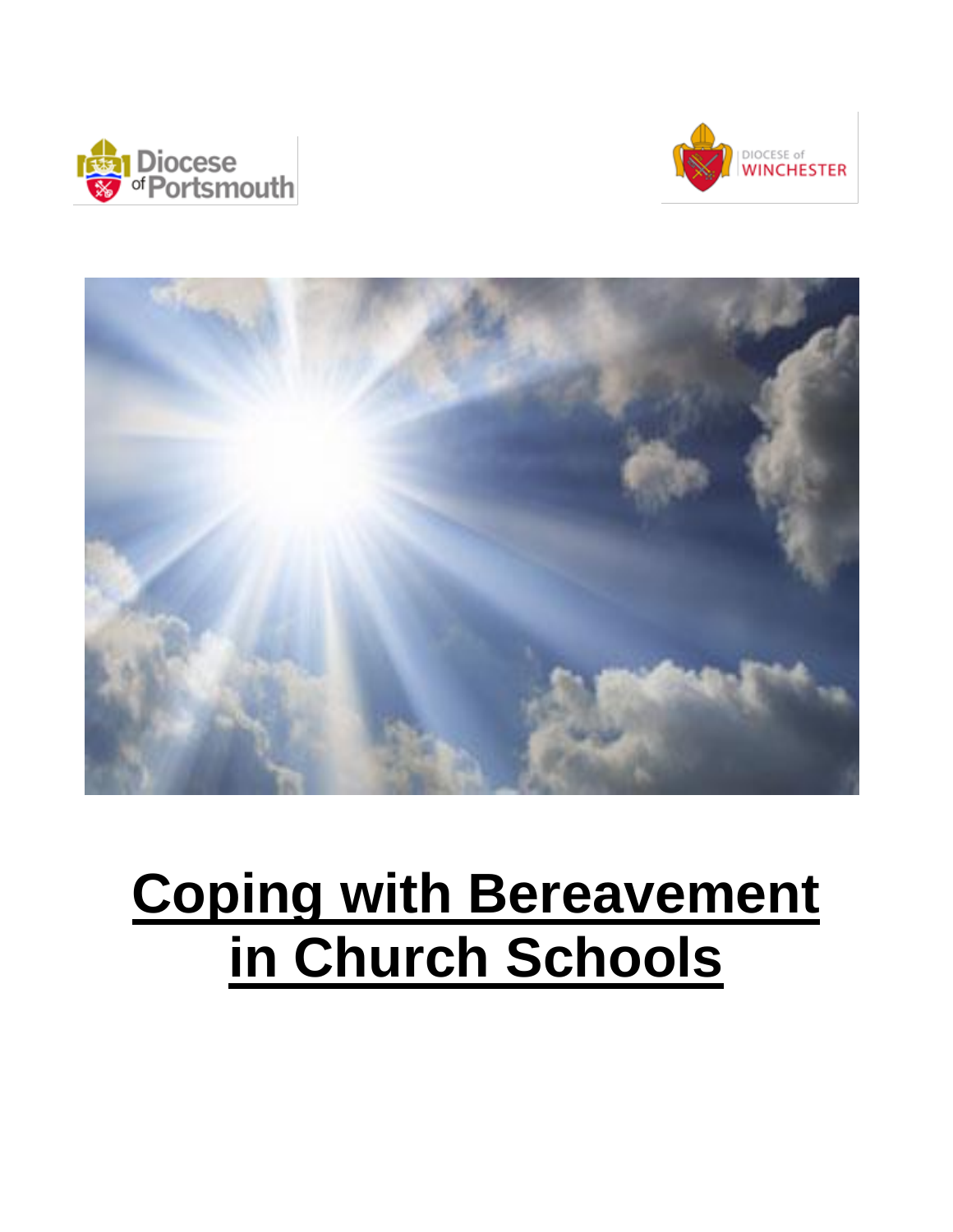## **Introduction**

Every year 20,000 children under the age of 16 will be bereaved of a parent and many more will sadly experience the death of someone special in their lives. Sadly school communities may also experience the death of a child or a member of staff. It is therefore inevitable that, at some time or another, schools will have to deal with a death that affects the whole school community. As children spend the vast majority of their time at school, teachers and staff members will be the primary source of care and support

during the school day. Bereaved pupils often view school as being a 'safe haven' and look towards trusted staff members for help.

The Portsmouth and Winchester Diocesan Board of Education shares a duty of care for all headteachers, staff, governors and pupils of our church schools. The purpose of these guidelines is to provide a basis for coping with bereavement well within the life of the school.



#### **Receiving sad news**

The school may be informed of the sudden death of a parent or close relative of a pupil, the death of a pupil or the death of a member of staff during school time. This information may come into the school by telephone, email or visit by relative, friend, minister or police. Therefore the person receiving the information needs to know what action to take should this occur.

In a school community there are a number of different bereavements that may be experienced by the individual, class group or whole school:

- The sudden death of a parent or close relative of a child.
- The death of a pupil.
- The death of more than one pupil at a time in accidental or tragic circumstances.
- The death of a member of staff or support staff, or someone closely associated with the school.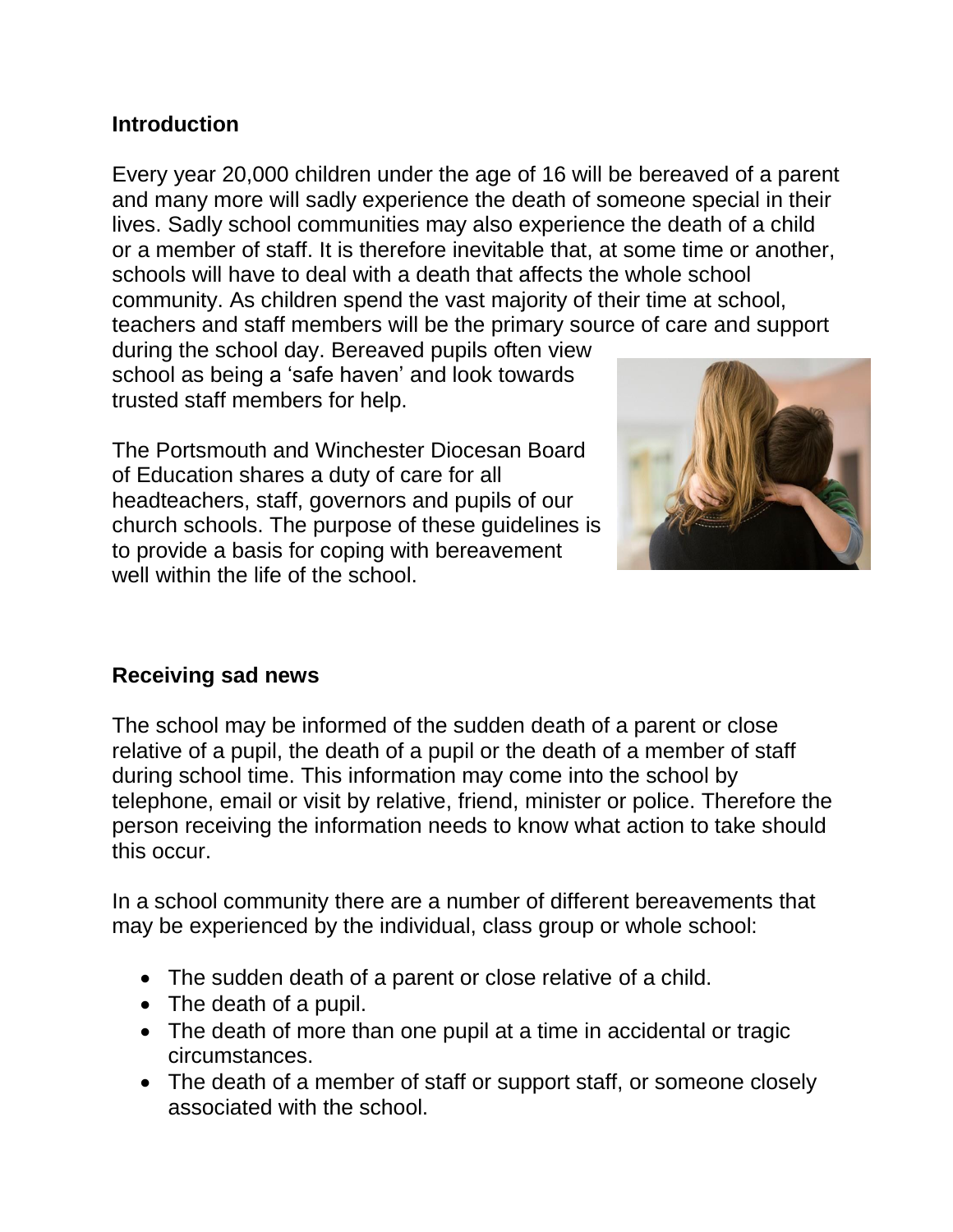In all these cases, even when death is expected, it is traumatic and it is crucial to handle the initial reception and transmission of the information with care and consideration.

It would normally be the case that the headteacher would receive the news. In cases where other members of staff receive news then they should pass this onto the headteacher as soon as possible without discussing it with anyone else.

The headteacher should confirm the information, record it and check it. The headteacher should take a moment to reflect on the news and consider the action required. Further clarification may need to be sought from the family. In all cases, it is important that the views and feeling of those most closely affected should be of primary concern. *Care should be taken to consult with those most closely affected and forewarn them of any announcement that is to be made*.

The chair of governors, the vicar and the Diocesan Education Team should be informed. It is particularly important to inform the Diocesan Education Team if the circumstances of the bereavement may attract the attention of the media for any reason. The process for informing the wider governing body should be agreed with the chair. It is very important to seek external support from the diocese and/or the Local Authority in the case of a tragedy involving multiple deaths.

## **Guidelines for breaking news about bereavement to staff:**

- Any announcement should be based solely on first-hand information that has been received, never make assumptions nor repeat what has been learned by rumour.
- Arrange a staff meeting as soon as reasonably possible. Give the news sensitively and empathetically, being aware that people react in different ways.
- Ensure that there is someone responsible for telling people who are unable to attend the staff meeting (it is very important that everyone hears the same message). Consider the best way of imparting information to those absent.
- Identify a member of staff who will liaise with the individual's family (this is likely to be the headteacher but it could be a member of staff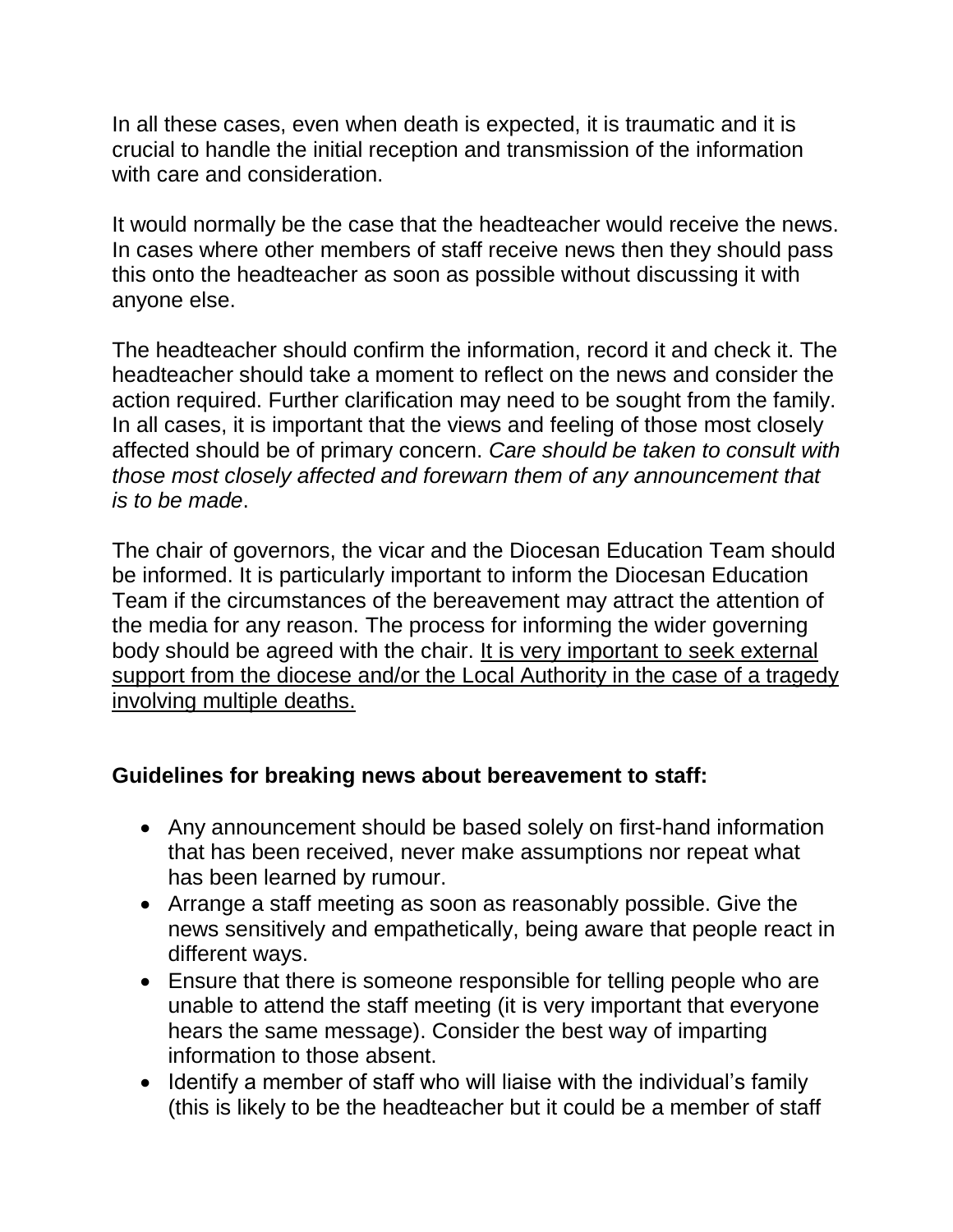who happens to have a closer relationship with the family; it could also be the vicar).

- Ensure that a newsletter is sent out quickly giving the facts (a sample template is attached).
- Arrange a staff meeting at the end of the day to ensure that staff are coping with the situation. Identify any unresolved problems or ongoing issues. Check that staff who live alone have contact numbers of friends in the case of need.
- In discussion with the headteacher, chair of governors and vicar, identify those who will be providing bereavement support.
- Make it clear what the procedures will be for informing pupils and the wider community and take the views of staff into account.

# **Guidelines for breaking news of a death to children:**

- Where possible, pupils need to be informed in small groups, i.e. class or tutor groups.
- Identify those pupils who had a close/ long term relationship with the person who has died so that they can be told separately.
- In consultation with the vicar, it may be helpful to hold a special

collective worship to bring the school together at the end of the day.

 $\bullet$  If appropriate, a special church service or school collective worship can be held at a later time to remember the person who has died.



 Allow the children to ask questions and answer them honestly and factually in terms that they will understand. They will want to question the place of God within this. Try to avoid platitudes or heavy explanations. Pupils will want to verbalise feelings; they will need to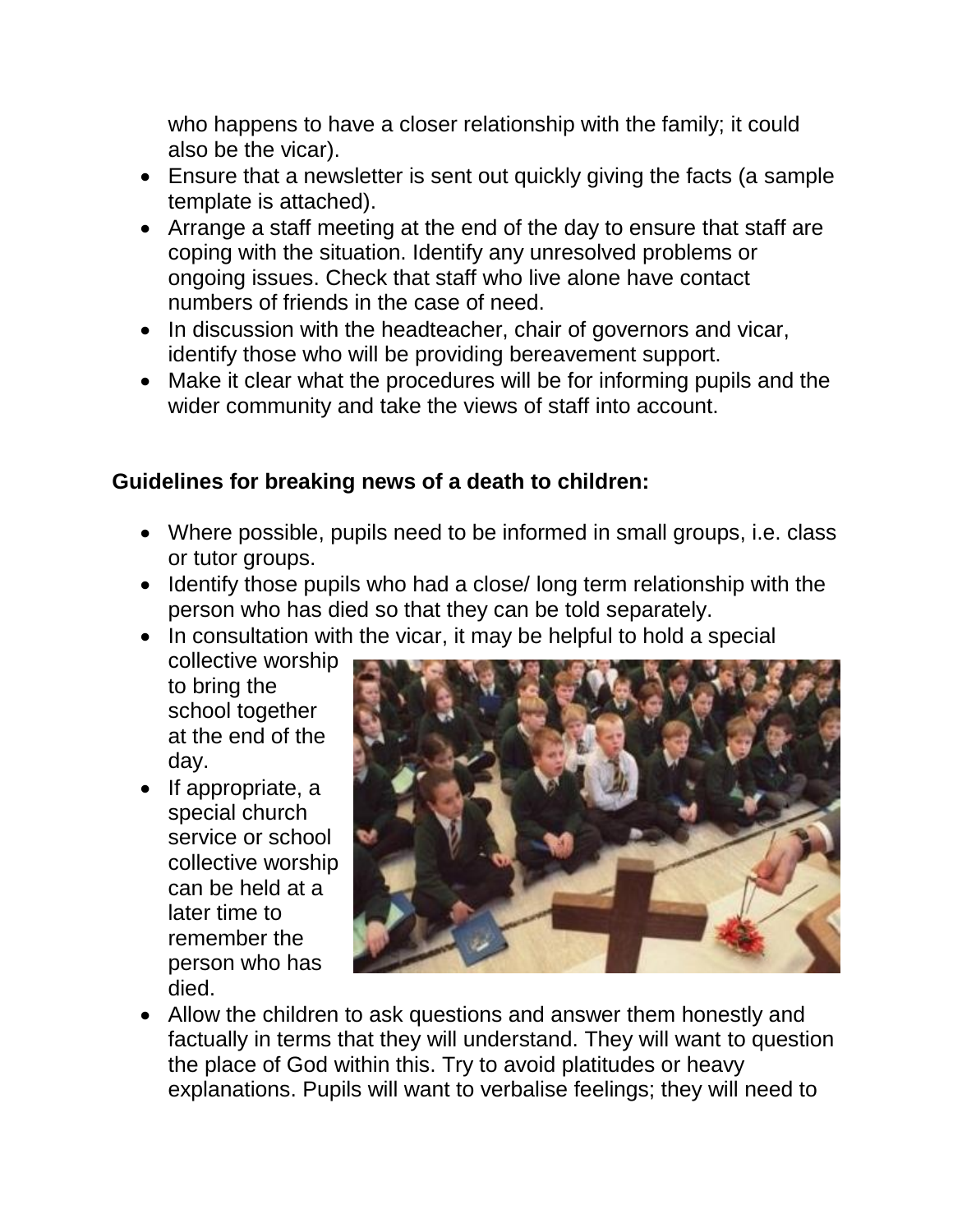talk about the situation and share their experiences of death. Avoid using euphemisms

- Those children who have had more involvement with the person should be given the opportunity to share their feelings and experiences either within the group or in a one-to-one situation.
- Reassure pupils that not all people who are ill or have an accident will die, and that many people do get better. Ensure that the death of a close friend has nothing to do with what they might have said or done. It is in no way their fault.
- Many pupil will feel the need to show and display their emotions. It is worth opening a 'Memorial Book' for pupils to write thoughts and prayers. Flowers etc. may need to be placed in a central place inside the school.
- With discussion, limit the amount of time. It is preferable to resume normal activities as soon as possible. The regular pattern of the school day is important in helping keep the community together.
- Identify the person(s) who will be helping support pupils at this time.

# **Things to consider:**

- Within the Church school environment it is important to deal sensitively with those who have a strong religious tradition and those who have very little. The needs of the school and the community need to be handled with considerable sensitivity and tact.
- Ensure that all parties i.e. school and clergy/church are working together to help support the family and those who grieve. It may be helpful to formulate some kind of 'action plan', outlining who has been allocated responsibilities (see later).
- It might be appropriate to close the school on the day of the funeral but it is unlikely to be helpful to close it prior to this.
- Some parents, children and staff may not wish to attend special services and this should be respected.
- Parents and pupils will want to show a visible display, flowers, letters, prayers, candles, etc.
- Try to engender an awareness of when people need help and support, particularly those who worked closely with the person who has died and secretaries/administrative staff who are taking telephone calls, dealing with parents, etc.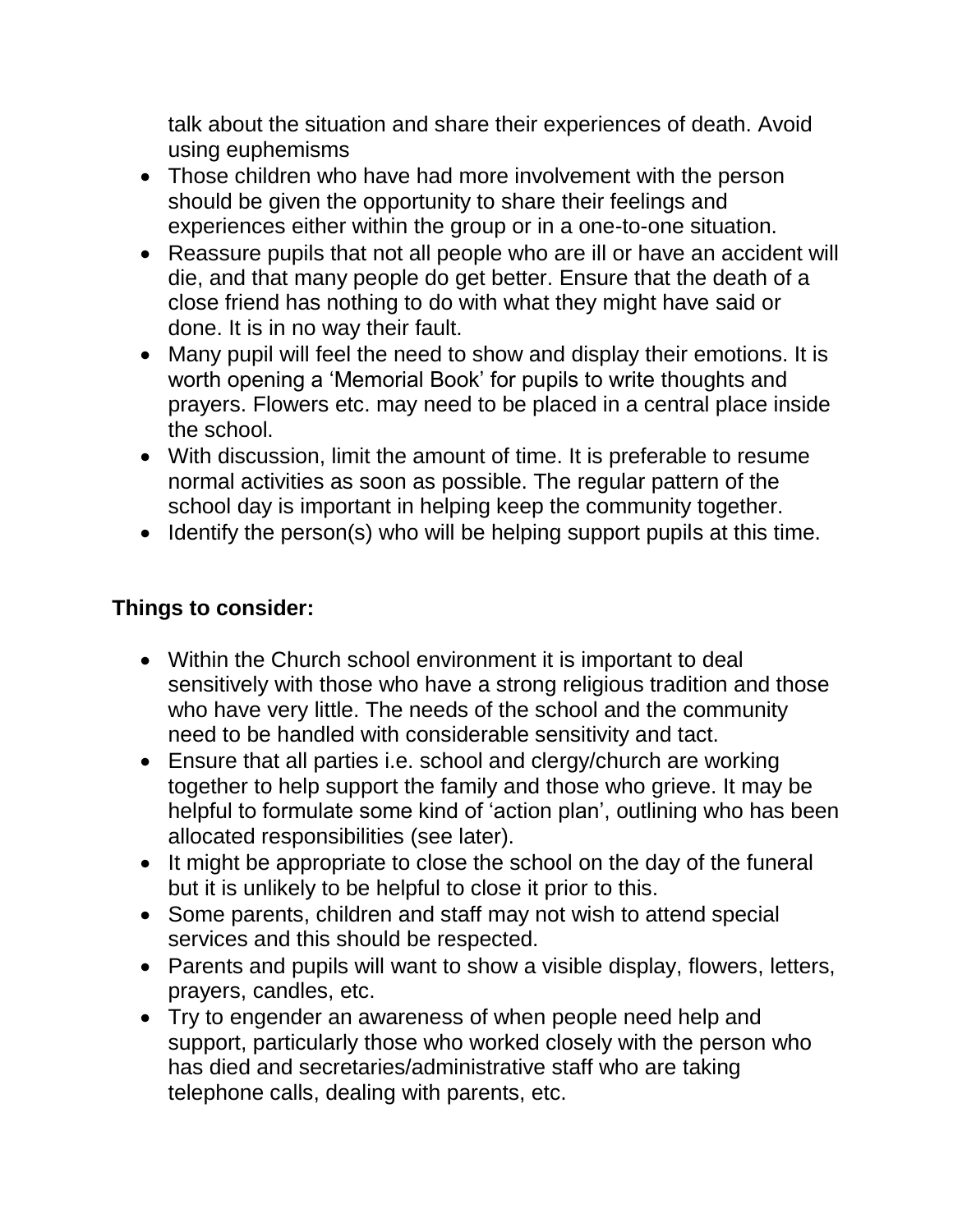- Consider practical issues like flowers, a collection, staff cover, transport, making sure everyone knows if the school is closed.
- Great emotional damage can be caused by people who are not aware of the pitfalls and sensitivities involved in offering bereavement counselling. A number of organisations, e.g. Cruse and local hospices are keen to give schools advice and offer professional counselling for pupils and families.
- Schools may need information and advice on the various death traditions and customs of faiths other than Christian. Inadvertent insensitivity or ignorance can cause great offence and add to a family's grief (SACREs have issued valuable advice).
- In all classes there should always be age appropriate books about death, so that children begin to know and understand the vocabulary of death (see recommendations below). These help children articulate their fears and distress when the time comes.
- Learning about dying and death should be an ordinary part of the RE curriculum (e.g. Easter).

Consider setting up a Christian listening project with volunteers from the local parish – this could be started in response to a critical incident or may already be in existence and be drawn on at this time. If children are already used to this and have built relationships with volunteers then the support that it will offer could be more effective. Advice and training about listening are available from the SDBE.

#### **Some reflections from experienced headteachers:**

*We had to deal with the death of one of our Year 5 children a few years ago. My deputy and I found the information and support on the Winston's Wish website really helpful.* 

*We also drew heavily on our vicar at the time and made sure that staff were comfortable in talking to the children about what had happened. One of our teachers has recently had a family bereavement and wasn't in a place to speak to the children about the child who had died so we took on that role for her. We tried to be as open and honest with the children as possible as it helped us all cope.*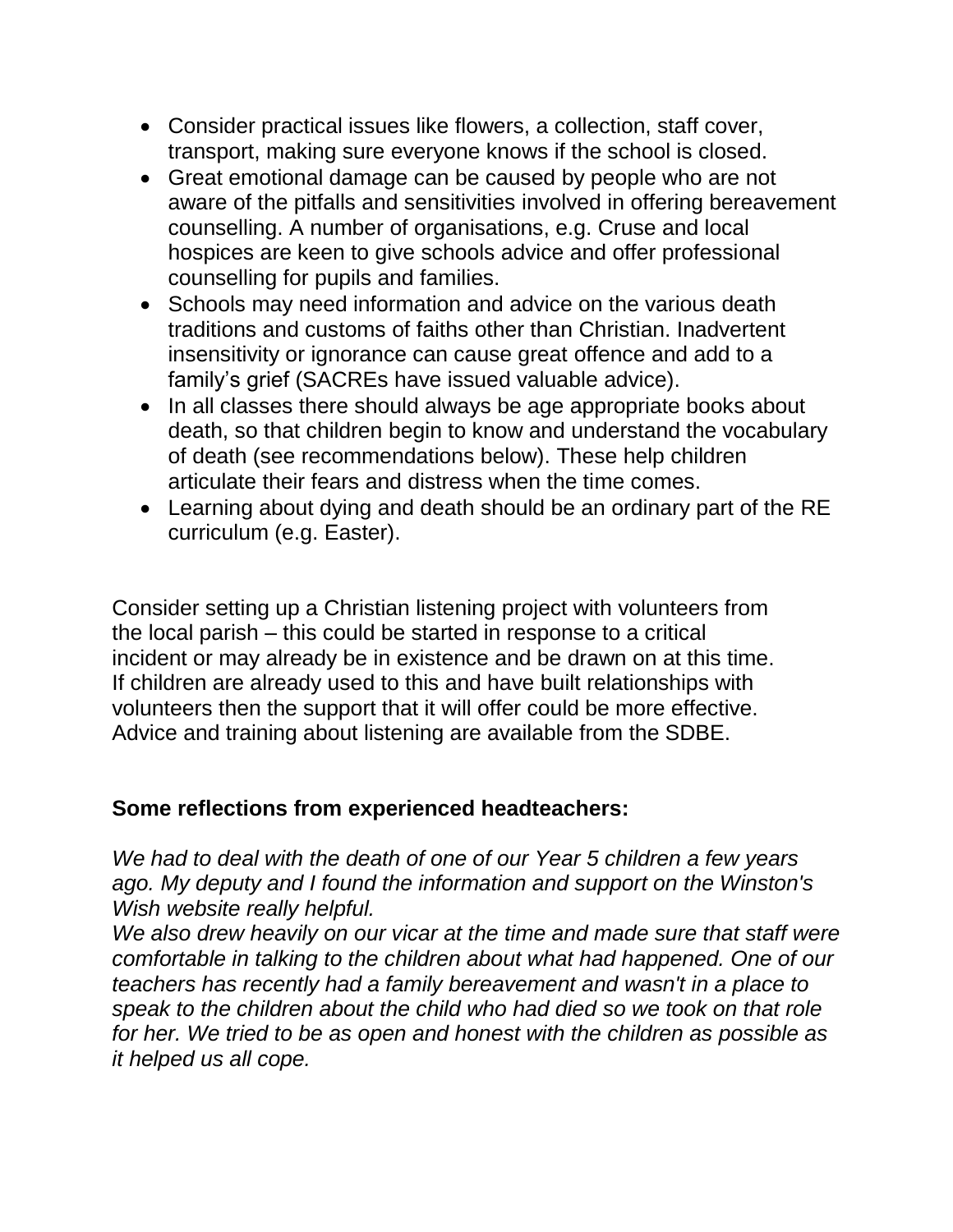We involved the children in planning a special celebratory service of her life *in school and afterwards created a memorial woodland walk - both of these activities helped us all process what had happened. It's a tough, tough time for any school and for the family involved but we drew lots of strength from each other.*

*A member of staff died over night once - I personally rang each parent of the children in the class, after briefing the staff the next morning they all told their own classes. We contacted the EP service who used to offer support and the district manager at the time - and of course the diocese. We liaised with the family and the parents and children of the class that she taught were invited to the crematorium - some did go. We had to decide who would represent the school and Governors and closed some classes as a result.*

*Afterwards, we kept in touch with her family and had a memorial/celebration service at school for her life - the children were involved and also suggested something to remember her by - a bench was named after her and placed in a quiet area of the school.*

*When a child has died, huge sensitivity about telling class mates is needed and in dealing with the emotion - lots of time to talk, ELSA's, etc, on hand to see children - 1:1 if needed. Reading lots of passages to help support – a lovely, quite old fashioned booklet called Water bugs and dragonflies by Doris Stickney was useful, as well as counselling support offered by Simon Says charity. In both cases it led to special remembrance services, a special "white" garden was set up at the school and a plaque - there is also an on-going charity in remembrance and the children get involved.*

*We had a member of staff who sadly died last academic year. She had been a member of the school team for over 11 years and in a small school this meant she had worked with all the children and was known by all the families. We tried to deal with this sensitively and let parents know first in a letter which was sent home in an envelope. This meant they could talk to their children on an individual basis first. We then had a very open culture at school; we talked to children about it if they wanted to. Parents let us know if their child was upset about the news, children who made cards were assured that these would be given to the family members (which they were). Our ELSA made time to talk to children about their feelings and children made use of our worry box, we set up an award in the name of the member of staff (they had an artistic background and so we have a yearly*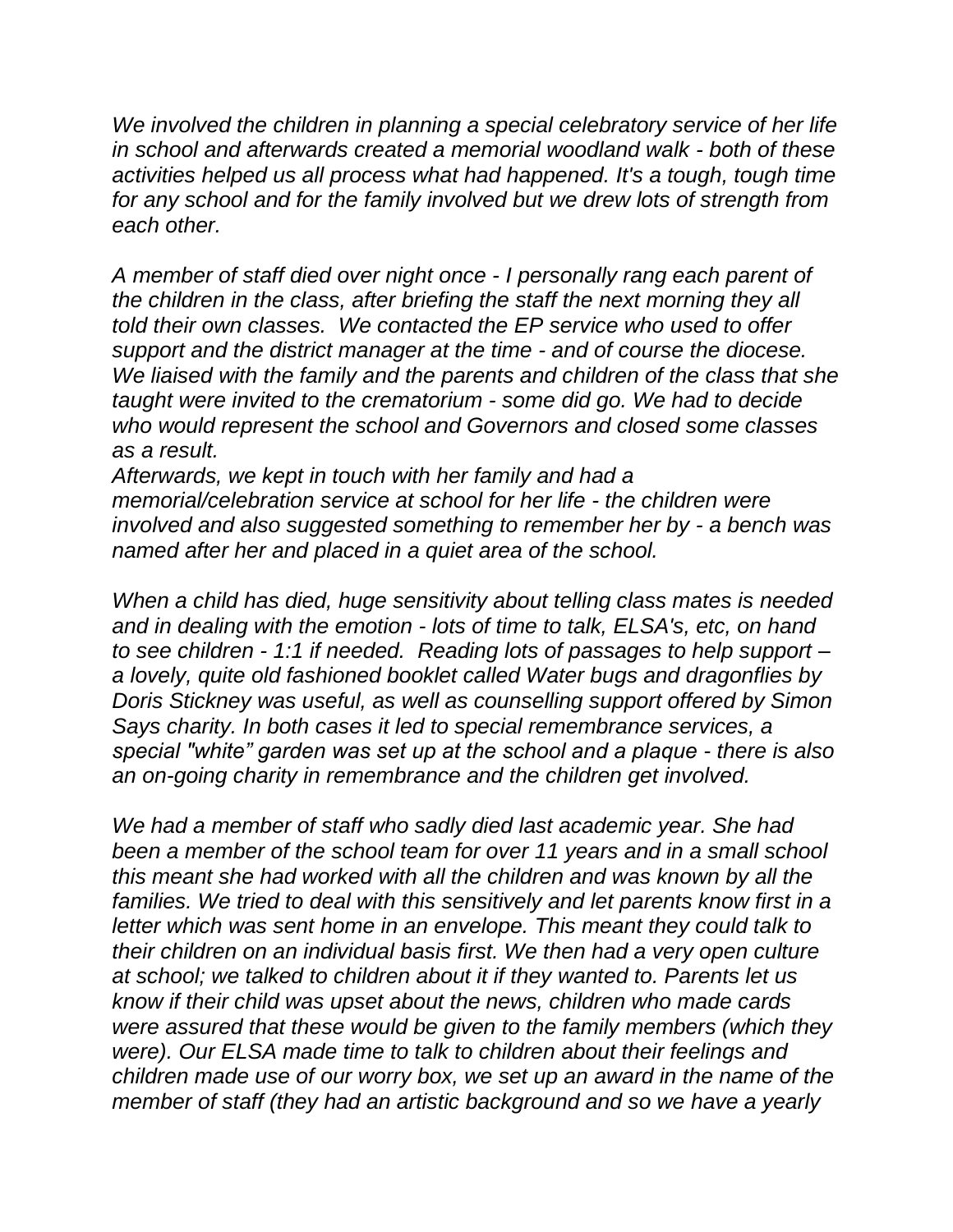*art award). We closed the school on the afternoon of the funeral so that staff could attend and talked to children about this as well. Families sent cards and wishes to the family which were shared with the family.*

## **Further support and advice**

The following organisations provide excellent advice and support materials for coping with bereavement within a school context:

www.crusebereavementcare.org.uk – Cruse provides counselling and support and offers information, advice, education and training services. It aims to promote the well-being of bereaved people and to enable them to understand their grief and cope with their loss.

www.childbereavement.org.uk – National UK charity providing specialised training and support for professionals to help them respond to the needs of bereaved families.

www.natbp.org.uk – A charity offering advice and support to both families and professionals.

www.tcf.org.uk – A charity offering advice and support for families who have lost a child.

www.stchristophers.org.uk – A charity providing professional care and supporting the emotional, spiritual and social needs of their patients, their families, children, friends and carers.

www.helenanddouglas.org.uk – A registered charity providing professional care, practical support and friendship for children and young people with life-limiting conditions, as well as support for their families.

http://www.reonline.org.uk/ks2/kwlist.php - Information about death in different faiths.

www.winstonswish.org.uk – Schools information packs and lesson aids.

www.seesaw.org.uk – Lots of support materials including downloadable information packs put together for use in schools.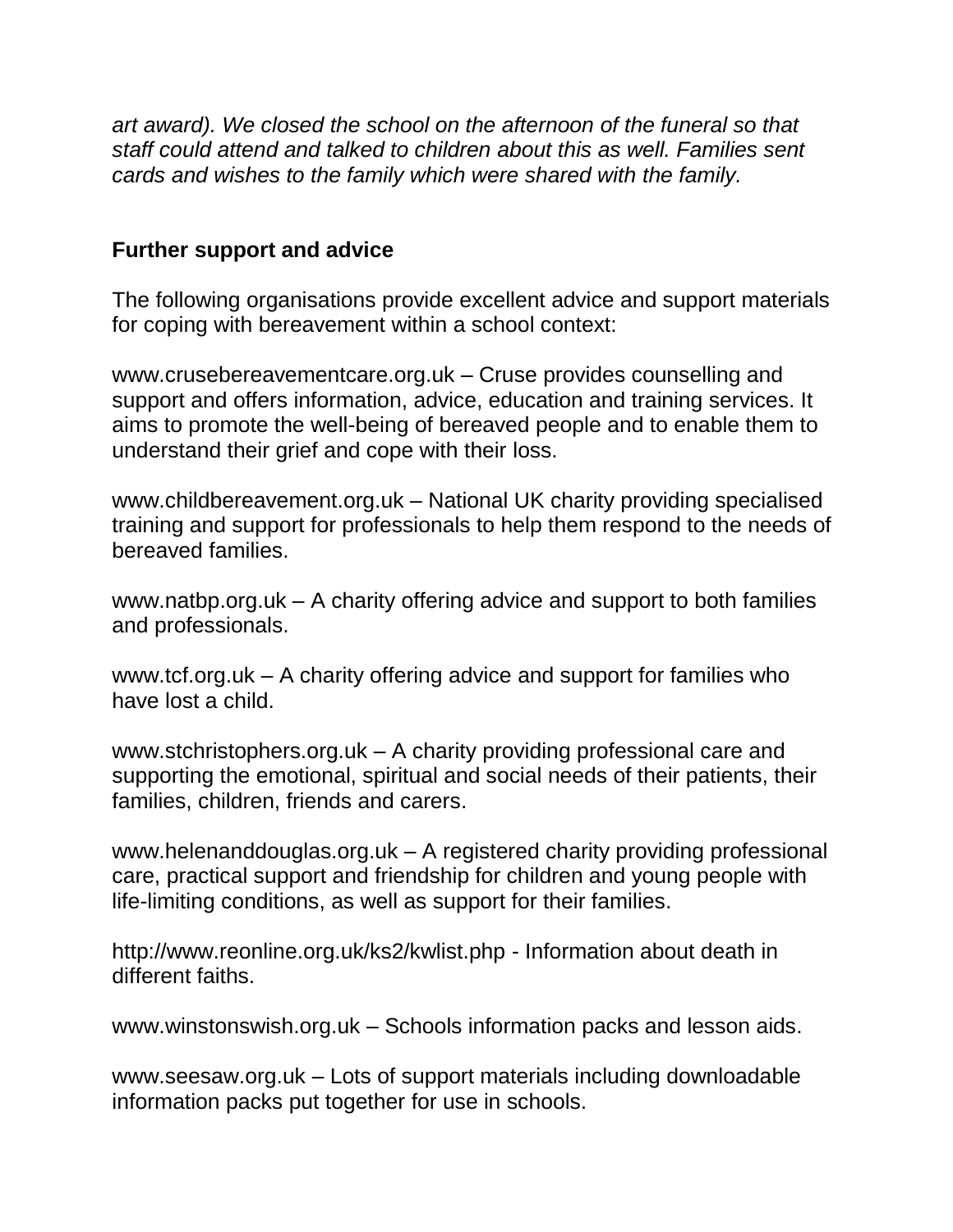The 2011 Grove Booklet, 'Journeying Through Bereavement in Schools' is an excellent resource. (available to download from www.grovebooks.co.uk)

# Example **action plan for the school**

| <b>Lead Roles</b>                                                                                                                                                                | Person/s           | <b>Mobile</b> |
|----------------------------------------------------------------------------------------------------------------------------------------------------------------------------------|--------------------|---------------|
|                                                                                                                                                                                  | <b>Responsible</b> | <b>Number</b> |
| Ask clergy to visit the school<br>and offer any support needed<br>for example, pray with staff,<br>pupils, listen to people, be out<br>on the playground and in the<br>staffroom |                    |               |
| Set up prayer space /<br>reflection area in the<br>church and possibly in<br>school too                                                                                          |                    |               |
| Clergy support for the school,<br>e.g. collective worship or a<br>service                                                                                                        |                    |               |
| Send a card/flowers to the<br>family                                                                                                                                             |                    |               |
| Help plan a funeral or memorial<br>service, the diocese has advice<br>and ideas from past experience<br>that may help                                                            |                    |               |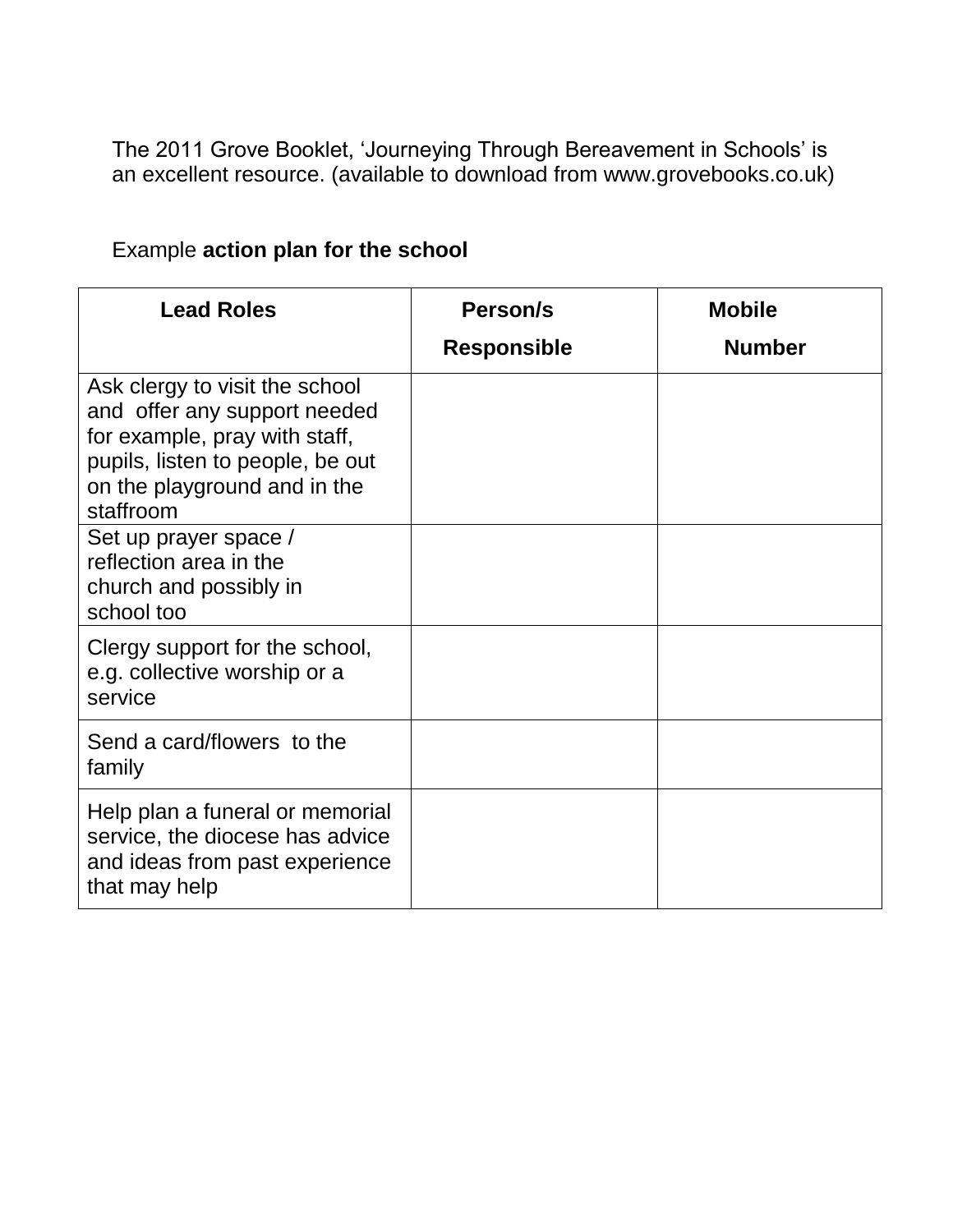# **Template letter for informing parents of the death of an adult:**

Dear Parents,

It is with great sadness that I have to inform you of the tragic death of <Name>, who has been a <teacher/ teaching assistant> at the school for <years>. Our thoughts and prayers are with <Name ……'s> family at this difficult time.

All of the children have been informed today of <Name's> death and there will undoubtedly be a sense of shock and sadness within the school community during the coming days.

Children are likely to ask questions about death that need to be answered honestly and factually according to their age and understanding.

The children have been told that their teachers are will try to answer their questions at school but if there is anything else that would support you in talking to your child, please do not hesitate to contact the school office. Once details regarding the funeral are clearer, then parents will be informed of what arrangements the school will make regarding flowers and a memorial.

<Headteacher>

# **Template letter for informing parents of the death of a child:**

*(The content needs to be checked with the family first.)*

Dear Parents,

Your child's class teacher had the sad and difficult task today of informing the children of the death of: Name> a pupil in <Year>.

<Name> had been fighting cancer for some considerable time. As you may be aware, many children who have this illness get better but sadly <Name> had been ill for a long time and died peacefully yesterday. Our thoughts and prayers are with <Name's> family at this time.

There will undoubtedly be a sense of shock and sadness within the school community during the coming days. Children are likely to ask questions about death that need to be answered honestly and factually according to their age and understanding.

The children have been told that their teachers are will try to answer their questions at school but if there is anything else that would support you in talking to your child, please do not hesitate to contact the school office. In full consultation with the family the school will arrange a memorial service as a means of celebrating <Name's> life. <Headteacher>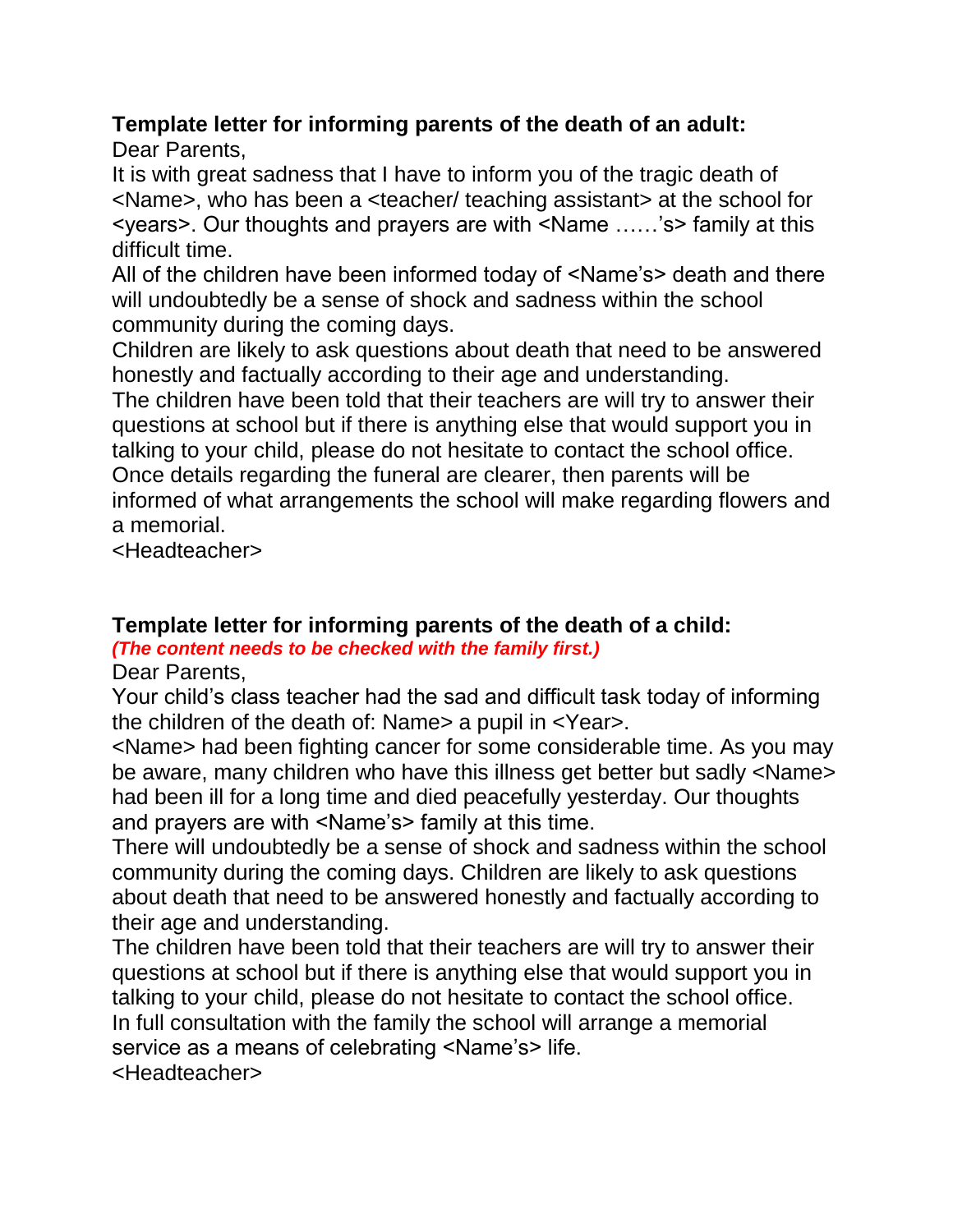# **Collective Worship on the theme of Saying Goodbye**

## **Introduction:**

It is always a good idea to hold a special service when there has been a death of a child or an adult in the school. It brings the school community together and enables them to share their memories and grief. Death can be after a long illness when there has been time to think and prepare or it can be sudden. In both cases, there is not always time to prepare something in advance. The outline below will give you a simple structure to follow or adapt.

If members of the family wish to attend, it makes it more personal and they often find comfort in being present. Others may find it hard, but they should be offered the choice.

## **Creating an atmosphere for worship:**

It is worth considering where the worship might take place. It might be in the school hall or perhaps in the local church. It might be that in the summer term it could be held outside.

Thought should be given as to how an atmosphere can be created. It is often a lovely idea to have photographs of the deceased on a PowerPoint loop that the pupils can watch, reflect and remember as they enter. This should be discussed with the grieving family as it could cause distress. It might be more appropriate to have images of growth and hope from the natural world.





It is also a good idea to set up a special table/altar with a special cloth, candle, a photograph and some flowers (and perhaps a sprig of rosemary for remembrance).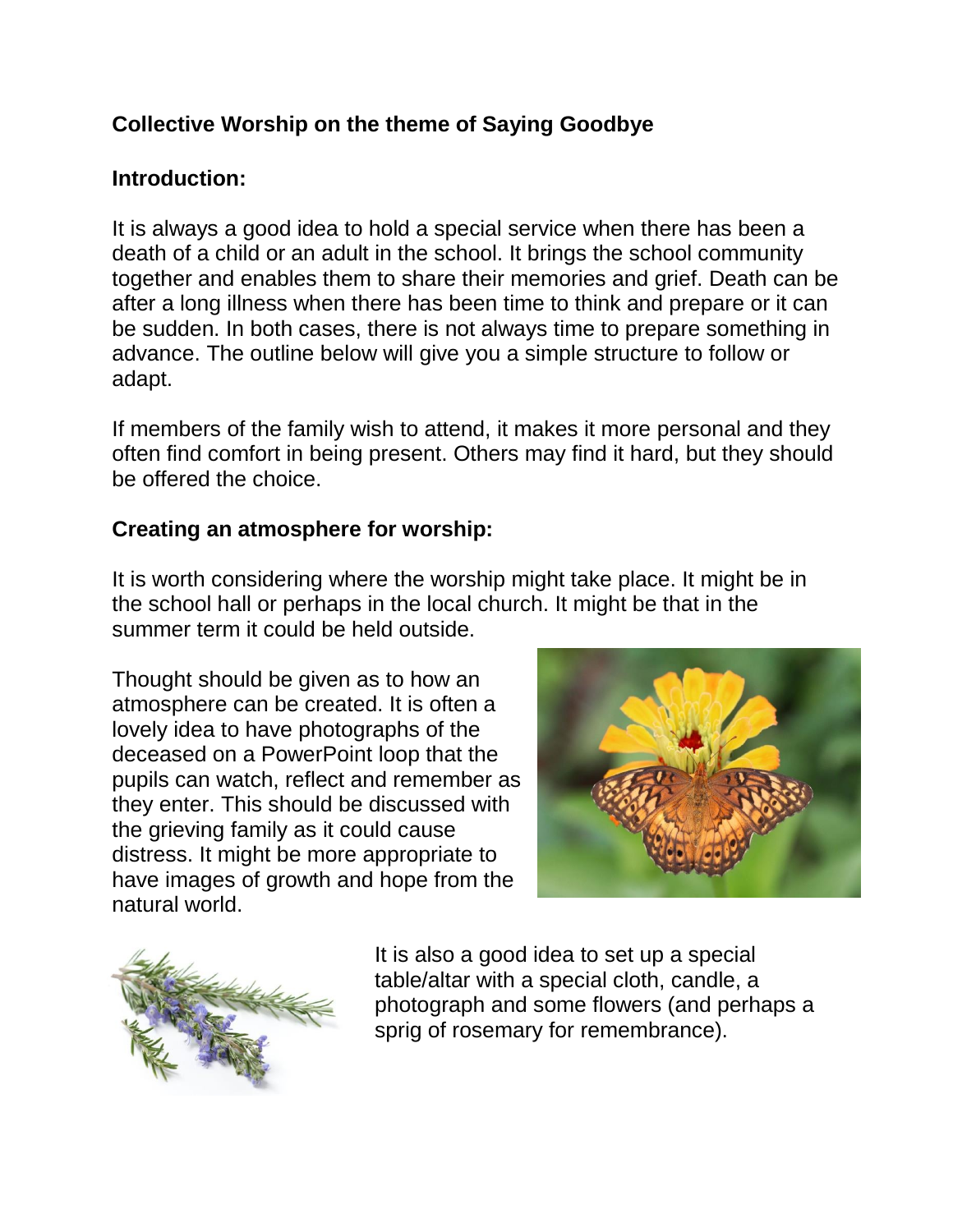#### **Introductory music:**

There is a vast amount of appropriate music that can be used. It is a good idea to consult the classes as there may be some favourite music. It is a good idea to encourage the staff to contribute ideas.

## **The act of worship:**

Welcome everyone and begin by explaining how important it is to remember.

Give a brief factual input about the circumstances surrounding the death. Light the candle.

Perhaps pupils and staff can alternate between memories of the person and bringing objects or pictures/drawings to remember the deceased and placing them on the table.

It is often a good idea to have a special memory box prepared on the table. This can be used to place the objects in at the end and it can be presented to the family.

## **Prayer and reflection:**

There are many published prayers for these times, but it is often prayers from the pupils themselves that have more meaning.

It is also a lovely idea to have a large bowl of water or an empty basket. Children and adults can pick up a pebble, come forward and, using the pebbles as a vehicle for prayer, carefully drop their pebbles/prayers/thoughts about the person into the bowl or empty basket. It is important that all of the children have an opportunity to

say goodbye.

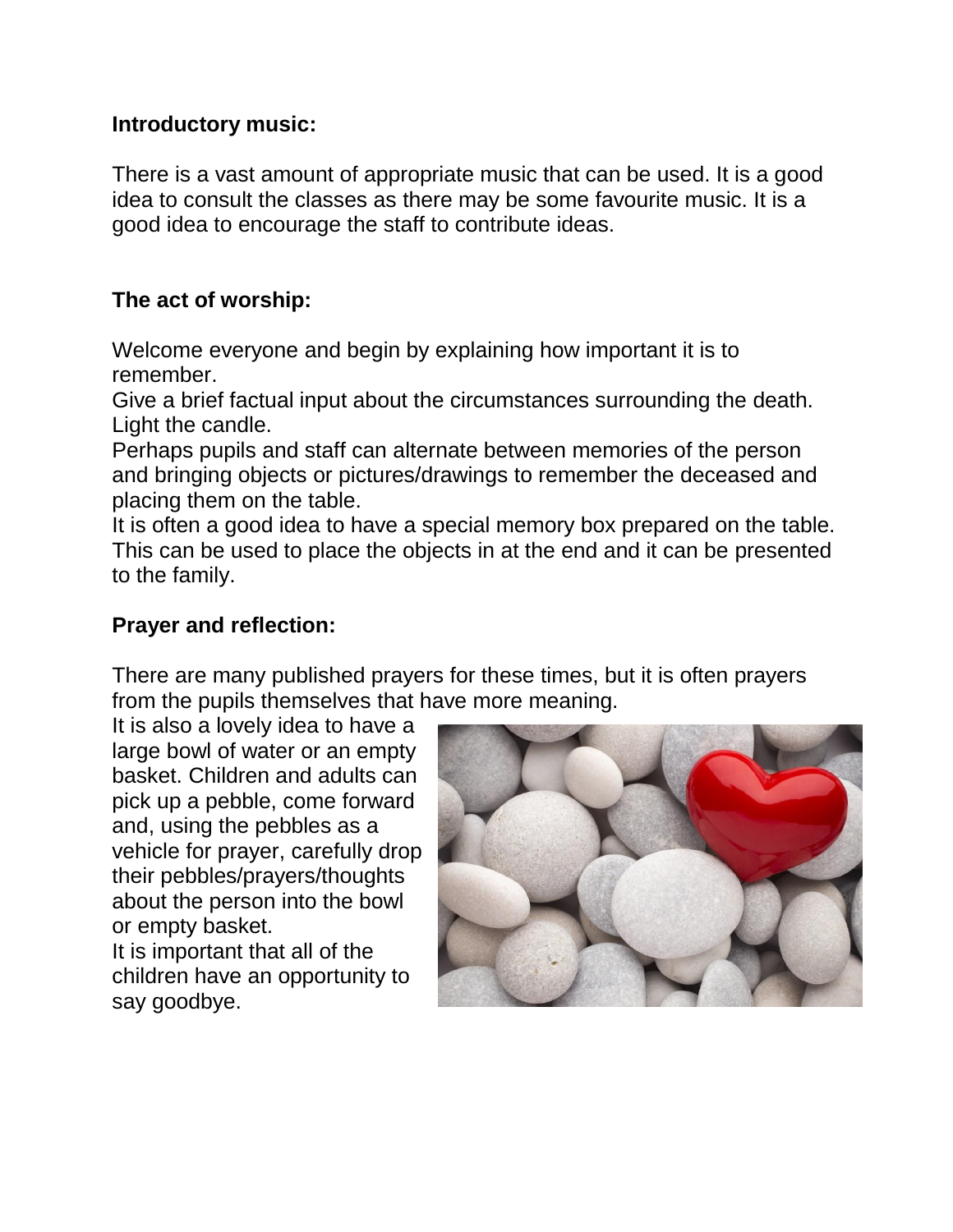## **Hymns and songs / exit music:**

You may want to sing a hymn, but this is often difficult when pupils and adults are feeling sad. It might be that pupils leave to a favourite song. It can be more uplifting to change the atmosphere.

It is a good idea to hold the worship before break or lunchtime, so that those who feel quite sad can have time to recover before going back to a normal timetable. Some pupils may require someone to talk to.

The school may consider designing and setting up a memory garden where they could plant seeds or plants to remember the person. The pebbles can be weather-proofed and placed there as well. The school may wish to buy a special seat or a fountain or something to create a space for reflection.

## **Books for children:**

Water Bugs and Dragonfiles: Explaining Death to Young Children (Looking Up) by Doris Stickney (Feb 2004)

Always and Forever by Alan Durant and Debi Gliori (Sep 2004)

Sad Isn't Bad: A Good-grief Guidebook for Kids Dealing with Loss (Elf-Help Books for Kids) by Michaelene Mundy (Mar 2004)





When Someone

Very Special Dies: Children Can Learn to Cope with Grief (Drawing Out Feelings) by Marge Heegaard (Jan 1991)

Badger's Parting Gifts by Susan Varley and Susan Varley (Dec 1992)

Muddles, Puddles and Sunshine: Your Activity Book to Help When Someone Has Died (Winstons Wish) by Diana Crossley and Kate Sheppard (Oct 2000)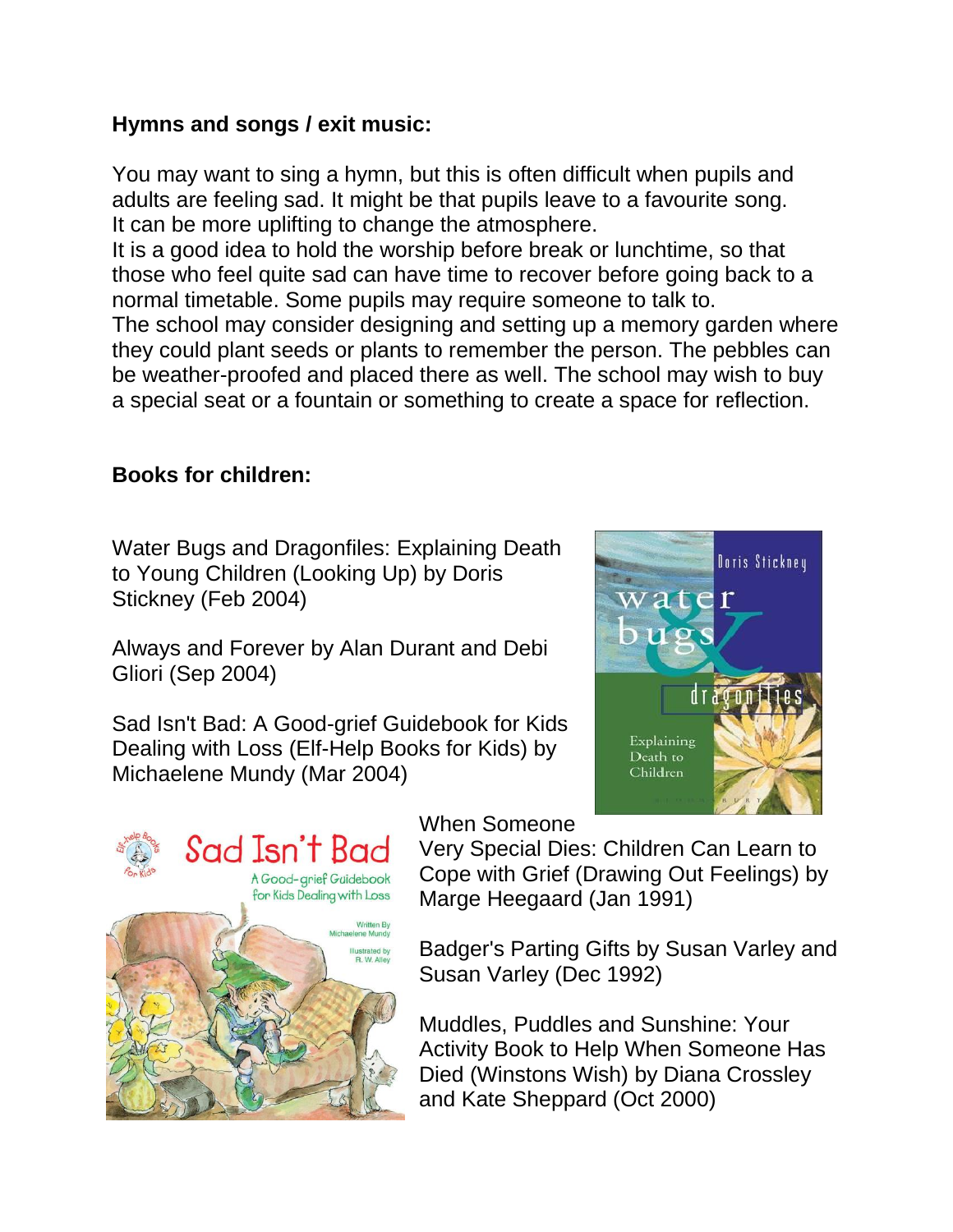Gentle Willow: A Story for Children about Dying by Joyce C. Mills and Cary Pillo (Dec 2003)

Michael Rosen's Sad Book by Michael Rosen and Quentin Blake (Feb 2008)

Up in Heaven by Emma Chichester Clark (April 2004)

The Yearning Tree: A Children's Bereavement Resource by Gina S. Farago (Feb 2011)





The Day the Sea went out and never came back (Helping Children with Feelings) by Margot Sunderland and Nicky Armstrong (Oct 2003)

I Miss You by Pat Thomas (May 2009)

The 10th good thing about Barney by Judith Viorst

The day Great-grandma moved house: A Story

Explaining Death and Bereavement to

Young Children by Joy Smith and Angela Paifrey (Nov 2000)

Does God Have An Airplane?: A Candid Journey of Bereavement Through the Eyes of a Child by Kimberly Mettler-Eells (Jan 2010)

The Lonely Tree by Nicholas Halliday

The very hungry caterpillar by E Carle

Remembering Mum by G Perkins and L Morris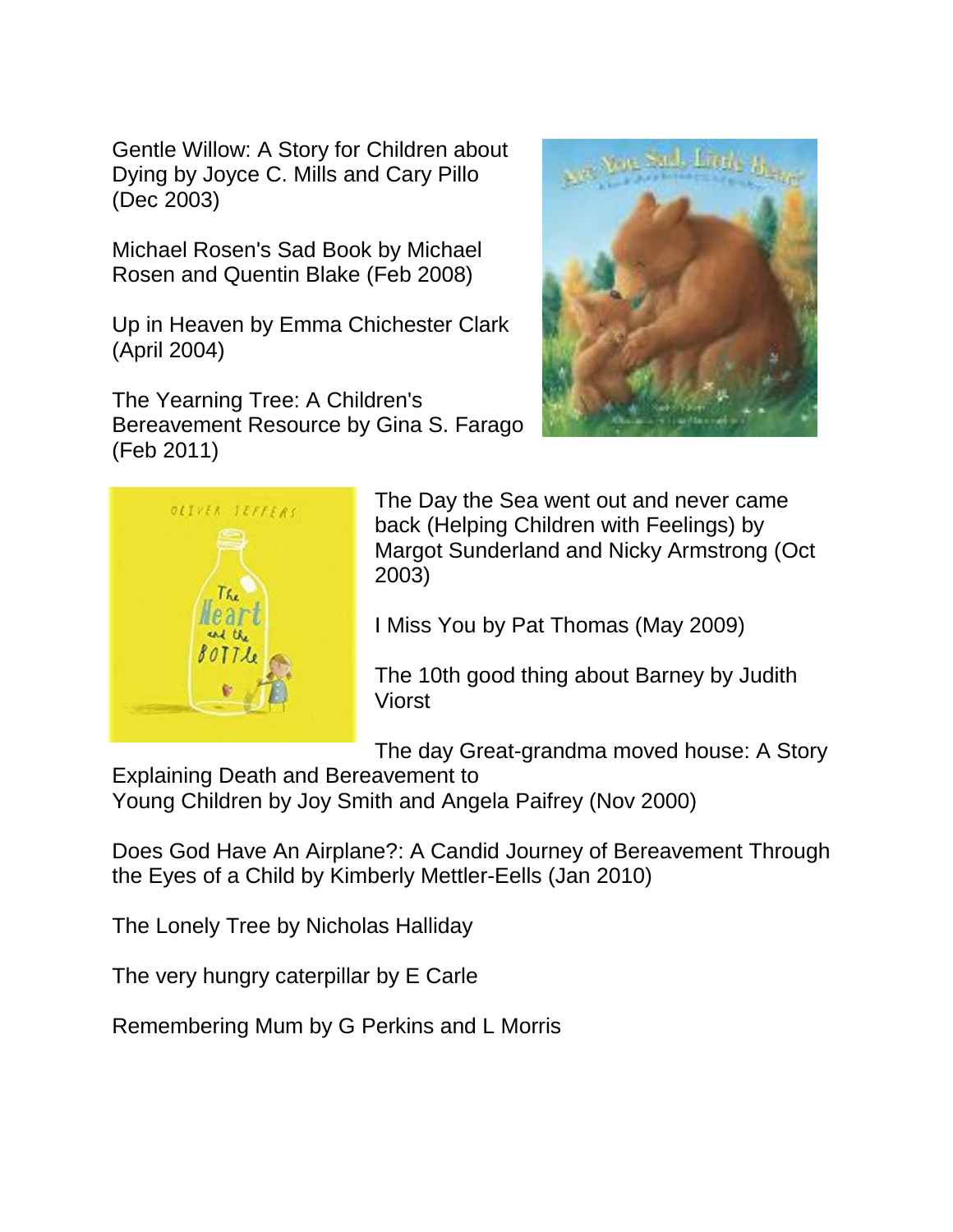A Taste of Blackberries by Doris Buchanan Smith

All we know about Heaven by Peter Crowther

Bridge to Terabithia by Katherine Paterson

Butterfly Summer by Christine Wood

The Day Grandma Died by Jan Selby

Dogger by Shirley Hughes

Emma Says Goodby by Carolyn Nystrom

Emma's Cat Dies by Nigel Snell

Fred by Posy Simmonds

Frog and the Birdsong by Max Velthuiys

Goodbye Max by Holly Keller

Grandpa's Slide Show by Deborah Gould

Granpa by John Burningham

Gran's Grave by Wendy Green

I Feel Sad by Brian Moses

I'll Always Love You by Hans Wilhem

Life's End by Denise Chaplin & Lynne Broadbent

Love You Forever by Robert Munsch

Mama's Going to Buy you a Mockingbird by Jean Little

On Eagle's Wings by Sue Mayfield